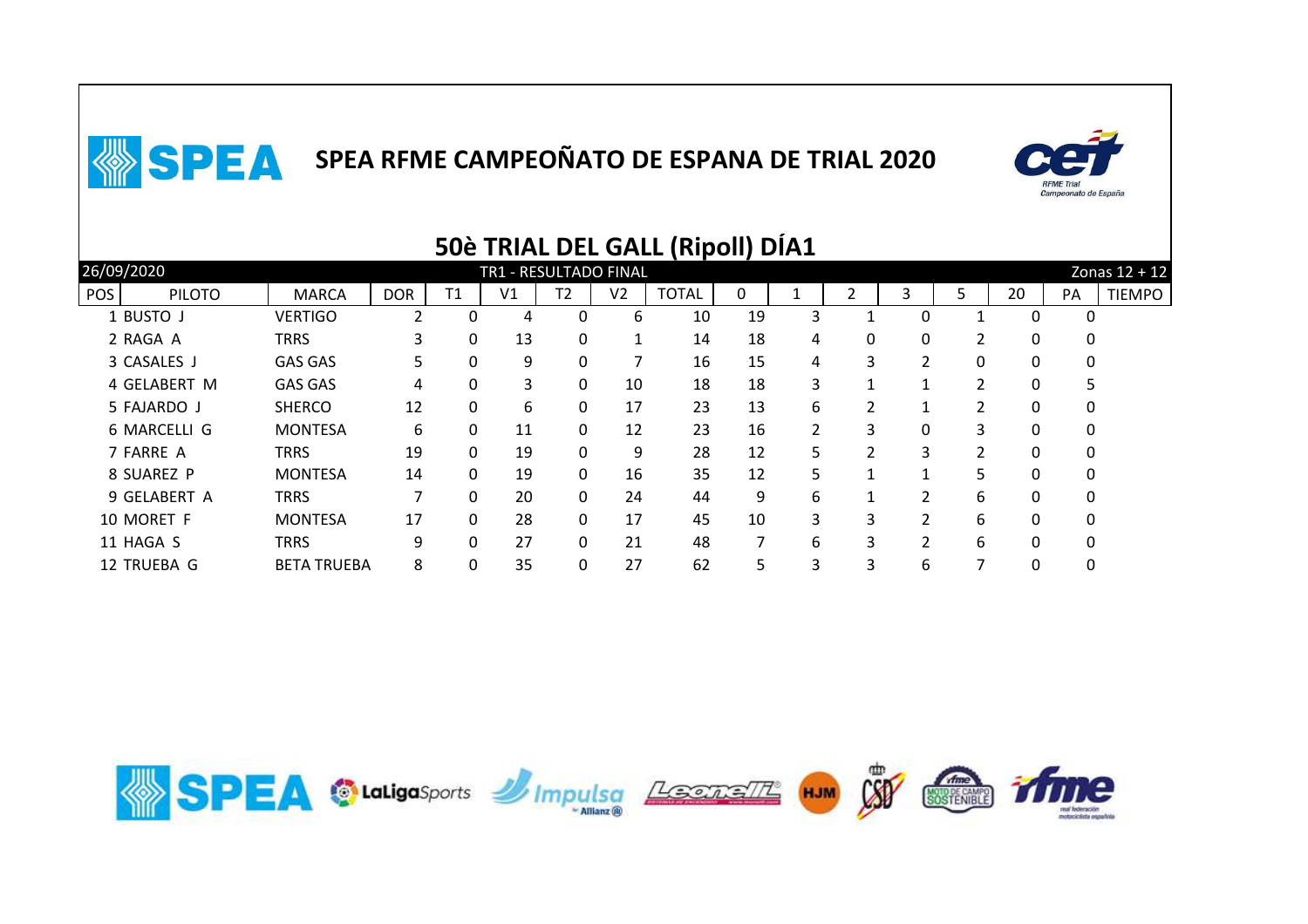

|     |               |                    |            |              |                       |                |                | <b>SUE TRIAL DEL GALL (RIDOII) DIAI</b> |    |   |                |   |    |          |    |                 |
|-----|---------------|--------------------|------------|--------------|-----------------------|----------------|----------------|-----------------------------------------|----|---|----------------|---|----|----------|----|-----------------|
|     | 26/09/2020    |                    |            |              | TR2 - RESULTADO FINAL |                |                |                                         |    |   |                |   |    |          |    | Zonas $12 + 12$ |
| POS | <b>PILOTO</b> | <b>MARCA</b>       | <b>DOR</b> | T1           | V <sub>1</sub>        | T <sub>2</sub> | V <sub>2</sub> | <b>TOTAL</b>                            | 0  |   |                | 3 | 5  | 20       | PA | <b>TIEMPO</b>   |
|     | 1 MIGUEL E    | <b>TRRS</b>        | 22         | 0            | 10                    | 0              | 9              | 19                                      | 12 | 8 | 3              |   |    | 0        |    |                 |
|     | 2 RIBAU S     | ---                | 23         | 0            | 10                    | 0              | 12             | 22                                      | 14 | 6 | 0              | 2 |    | 0        | 0  |                 |
|     | 3 MARTINEZ P  | <b>VERTIGO</b>     | 35         | 0            | 14                    | 0              | 9              | 23                                      | 12 | 6 | 3              | 2 |    | 0        | 0  |                 |
|     | 4 AVENDAÑO D  | <b>VERTIGO</b>     | 30         | $\mathbf{0}$ | 15                    | 0              | 15             | 30                                      | 12 | 3 | 2              | 6 | 1  | 0        | 0  |                 |
|     | 5 CANALES A   | <b>TRRS</b>        | 24         | 0            | 15                    | 0              | 17             | 32                                      | 13 | 2 | 3              | 3 | 3  | 0        | 0  |                 |
|     | 6 RIOBO M     | <b>MONTESA</b>     | 25         | 0            | 17                    | 0              | 27             | 44                                      | 8  | ⇁ | 0              | 4 | 5. | 0        | 0  |                 |
|     | 7 VILA G      | <b>GAS GAS</b>     | 26         | 0            | 29                    | 0              | 19             | 48                                      |    | 5 | 3              | 4 | 5. | 0        | 0  |                 |
|     | 8 MARCHAL R   | <b>BETA TRUEBA</b> | 29         | $\Omega$     | 22                    | $\mathbf{0}$   | 27             | 49                                      | 10 | 3 | 1              | 3 |    | $\Omega$ | 0  |                 |
|     | 9 LOPEZ J     | <b>TRRS</b>        | 28         | $\Omega$     | 25                    | 0              | 26             | 51                                      |    | 4 | 2              | 6 | 5. | 0        | 0  |                 |
|     | 10 VOLD J     | <b>TRRS</b>        | 44         | $\Omega$     | 27                    | $\mathbf{0}$   | 26             | 53                                      | 5. | 6 | 4              | 3 | 6  | $\Omega$ | 0  |                 |
|     | 11 MEDIÑA P   | <b>TRRS</b>        | 27         | $\Omega$     | 33                    | $\mathbf{0}$   | 27             | 60                                      | 6  | 3 | $\overline{2}$ | 6 |    | $\Omega$ | 0  |                 |
|     | 12 COTS M     | <b>SHERCO</b>      | 31         | 0            | 36                    | 0              | 31             | 67                                      | 5. | 5 | 0              | 4 | 10 | 0        | 0  |                 |

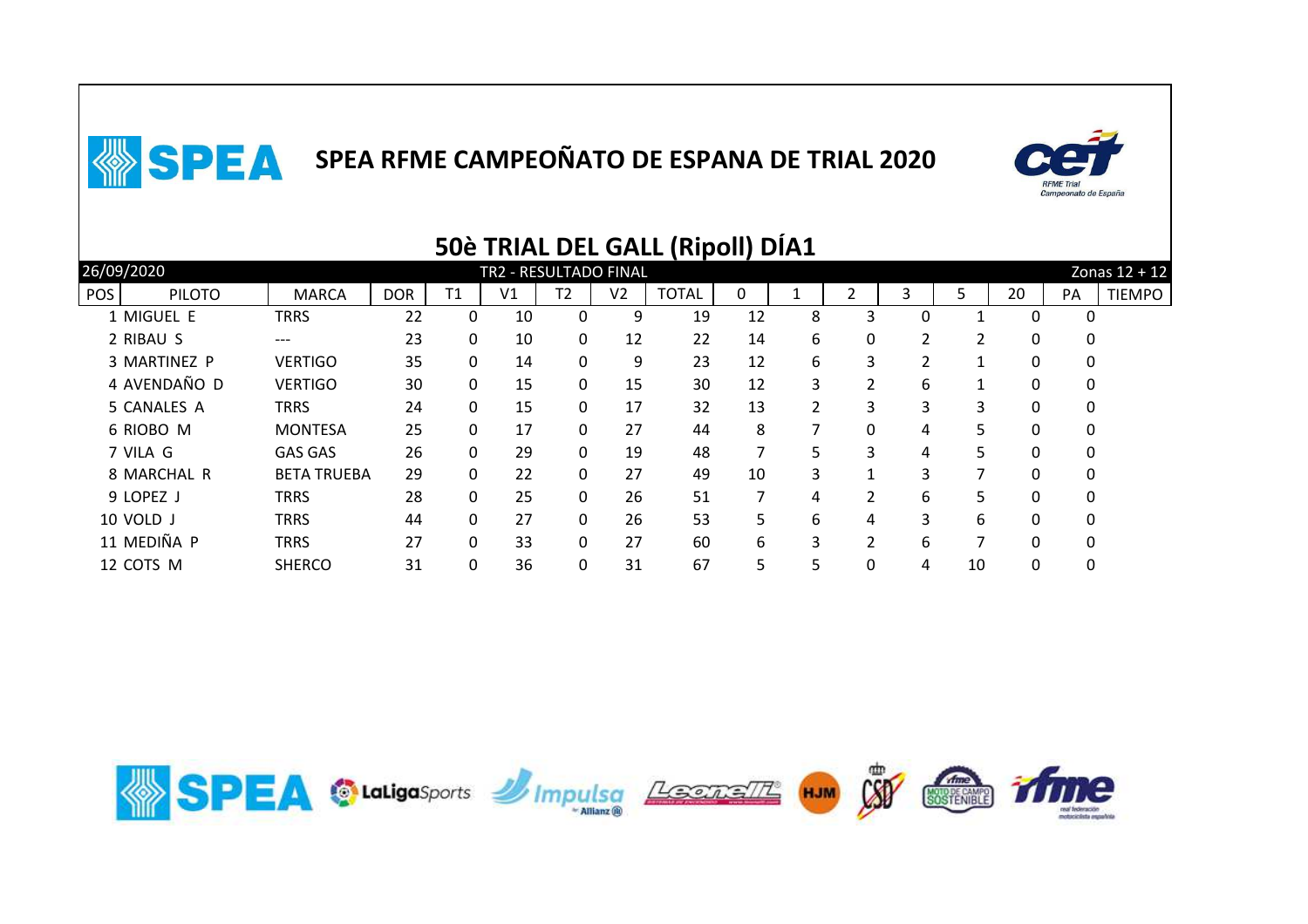

|            |               |                    |            |              |    |                          |                | 50e TRIAL DEL GALL (RIPOII) DIAI |    |    |                |   |    |          |    |               |
|------------|---------------|--------------------|------------|--------------|----|--------------------------|----------------|----------------------------------|----|----|----------------|---|----|----------|----|---------------|
|            | 26/09/2020    |                    |            |              |    | JUNIOR - RESULTADO FINAL |                |                                  |    |    |                |   |    |          |    | Zonas 12 + 12 |
| <b>POS</b> | <b>PILOTO</b> | <b>MARCA</b>       | <b>DOR</b> | T1           | V1 | T <sub>2</sub>           | V <sub>2</sub> | <b>TOTAL</b>                     | 0  | 1  | $\overline{2}$ | 3 | 5. | 20       | PA | <b>TIEMPO</b> |
|            | 1 CAMP J      | <b>MONTESA</b>     | 53         | $\mathbf{0}$ | 16 | $\Omega$                 | 14             | 30                               | 14 | 3  | 0              | 4 | 3  | $\Omega$ | 0  |               |
|            | 2 DINARES P   | <b>BETA TRUEBA</b> | 56         | 0            | 18 | 0                        | 12             | 30                               | 12 | 6  | 0              | 3 | 3  | 0        |    |               |
|            | 3 VALL G      | <b>VERTIGO</b>     | 69         | 0            | 12 | 0                        | 19             | 31                               | 11 | 5  |                | 3 | 3  | 0        |    |               |
|            | 4 LESTANG J   | <b>MONTESA</b>     | 54         | 0            | 23 | $\Omega$                 | 14             | 37                               | 11 | 2  | 2              |   | 2  | O        |    |               |
|            | 5 PALMA C     | <b>BETA TRUEBA</b> | 55         | $\mathbf{0}$ | 20 | 0                        | 17             | 37                               | 8  | 6  | 5              | 2 | 3  | 0        | 0  |               |
|            | 6 OLMEDO D    | <b>MONTESA</b>     | 63         | $\Omega$     | 19 | $\Omega$                 | 20             | 39                               |    | 8  | 2              | 4 | 3  | 0        | 0  |               |
|            | 7 FABIAN D    | <b>BETA</b>        | 72         | $\mathbf{0}$ | 25 | 0                        | 22             | 47                               | 6  | 5  | 5              | 4 | 4  | 0        | 0  |               |
|            | 8 GIRO O      | <b>BETA TRUEBA</b> | 58         | $\mathbf{0}$ | 26 | 0                        | 23             | 49                               | 7  | 4  | 2              | 7 | 4  | 0        | 0  |               |
|            | 9 LORENTE P   | <b>VERTIGOXXX</b>  | 69         | $\mathbf{0}$ | 49 | 0                        | 0              | 49                               | 4  | 0  | 1              | 4 | 7  | 0        | 0  |               |
|            | 10 MERCADE A  | <b>SHERCO</b>      | 64         | $\Omega$     | 28 | 0                        | 25             | 53                               | 6  | 4  | 5              | 3 | 6  | 0        | 0  |               |
|            | 11 CRESPI M   | <b>TRRS</b>        | 65         | $\Omega$     | 29 | $\Omega$                 | 29             | 58                               | 4  | 5. | 4              | 5 | 6  | 0        |    |               |
|            | 12 CASAS R    | <b>MONTESA</b>     | 57         | 0            | 35 | 0                        | 29             | 64                               | 2  | 5  | 4              |   | 6  | 0        |    |               |
|            | 13 PASCUAL C  | <b>BETA TRUEBA</b> | 75         | 0            | 39 | 0                        | 31             | 70                               |    | 5  | 2              |   | 8  | 0        |    |               |
|            | 14 CLIMENT A  | <b>TRRS</b>        | 73         | $\Omega$     | 38 | $\Omega$                 | 38             | 76                               | 3. | 4  |                | 5 | 11 | 0        | 0  |               |
|            | 15 CALDERON A | <b>VERTIGO</b>     | 68         | 0            | 35 | $\Omega$                 | 44             | 79                               | 4  | 0  |                | 9 | 10 | 0        | 0  |               |
|            | 16 PONS M     | <b>SHERCO</b>      | 77         | 0            | 40 | 0                        | 39             | 79                               |    | 5  | 0              | 8 | 10 | 0        | 0  |               |
|            | 17 MARTINEZ D | TRRS               | 78         | 0            | 48 | 0                        | 59             | 107                              | 0  |    | 0              | 7 | 15 | 0        | 0  |               |
|            |               |                    |            |              |    |                          |                |                                  |    |    |                |   |    |          |    |               |



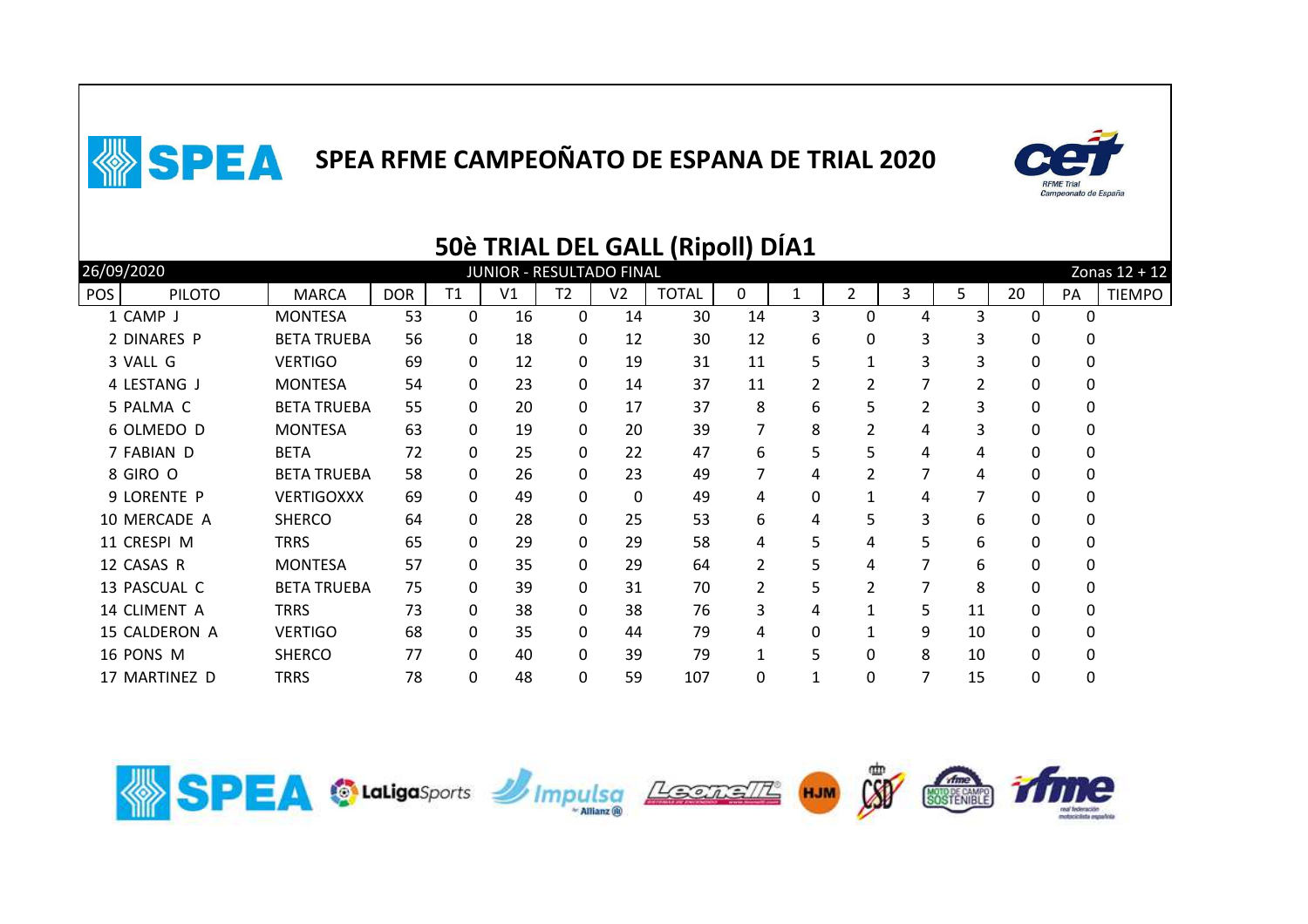

|     |               |                    |            |    |                       |                |                | <b>JUE TRIAL DEL GALL (RIDOII) DIAI</b> |    |   |               |    |                |          |          |                 |
|-----|---------------|--------------------|------------|----|-----------------------|----------------|----------------|-----------------------------------------|----|---|---------------|----|----------------|----------|----------|-----------------|
|     | 26/09/2020    |                    |            |    | TR3 - RESULTADO FINAL |                |                |                                         |    |   |               |    |                |          |          | Zonas $12 + 12$ |
| POS | <b>PILOTO</b> | <b>MARCA</b>       | <b>DOR</b> | T1 | V <sub>1</sub>        | T <sub>2</sub> | V <sub>2</sub> | <b>TOTAL</b>                            | 0  |   |               | 3  | 5              | 20       | PA       | <b>TIEMPO</b>   |
|     | 1 RECIO F     | <b>BETA TRUEBA</b> | 83         | 0  | 3                     | 0              | 5              | 8                                       | 18 | 4 |               | 0  | 0              | 0        | 0        |                 |
|     | 2 GIRO G      | <b>MONTESA</b>     | 91         | 0  | 6                     | 0              | 12             | 18                                      | 12 | 8 | 2             | 2  | 0              | 0        | 0        |                 |
|     | 3 HORRACH M   | <b>TRRS</b>        | 81         | 0  | 13                    | 0              | 14             | 27                                      | 12 | 6 |               | 3  | $\overline{2}$ | 0        | 0        |                 |
|     | 4 TAKEDA Y    | <b>VERTIGO</b>     | 109        | 0  | 21                    | 0              | 7              | 28                                      | 11 | 5 | 2             | 3  | 2              | 0        | 0        |                 |
|     | 5 PUYO S      | <b>SHERCO</b>      | 93         | 0  | 9                     | 0              | 22             | 31                                      | 11 | 4 | 4             | 3  |                | 0        | 0        |                 |
|     | 6 SALCEDO J   | <b>TRRS</b>        | 101        | 0  | 15                    | 0              | 18             | 33                                      | 10 | 5 | 3             | 4  | 2              | 0        | 0        |                 |
|     | 7 PI O        | <b>SHERCO</b>      | 98         | 0  | 17                    | 0              | 17             | 34                                      | 9  | 6 | 3             | 4  |                | 0        | 0        |                 |
|     | 8 MONREAL C   | <b>VERTIGO</b>     | 84         | 0  | 18                    | 0              | 27             | 45                                      | 8  | 6 | 3             | 1  | 6              | 0        | 0        |                 |
|     | 9 ABELLAN B   | <b>VERTIGO</b>     | 112        | 0  | 23                    | $\mathbf{0}$   | 26             | 49                                      | 8  | 3 | 3             | 5  | 5.             | 0        | 0        |                 |
|     | 10 ALTES Q    | <b>VERTIGO</b>     | 99         | 0  | 36                    | 0              | 26             | 62                                      | 4  | 4 | 2             | 8  | 6              | 0        | 0        |                 |
|     | 11 PEREZ A    | <b>TRRS</b>        | 102        | 0  | 35                    | 0              | 28             | 63                                      | 3  | 4 | $\mathcal{P}$ | 10 | 5              | $\Omega$ | $\Omega$ |                 |
|     | 12 ESCUDERO F | <b>SHERCO</b>      | 103        |    | 43                    | 0              | 46             | 91                                      | 0  | 4 | 2             | 6  | 13             | 0        | 0        |                 |
|     |               |                    |            |    |                       |                |                |                                         |    |   |               |    |                |          |          |                 |

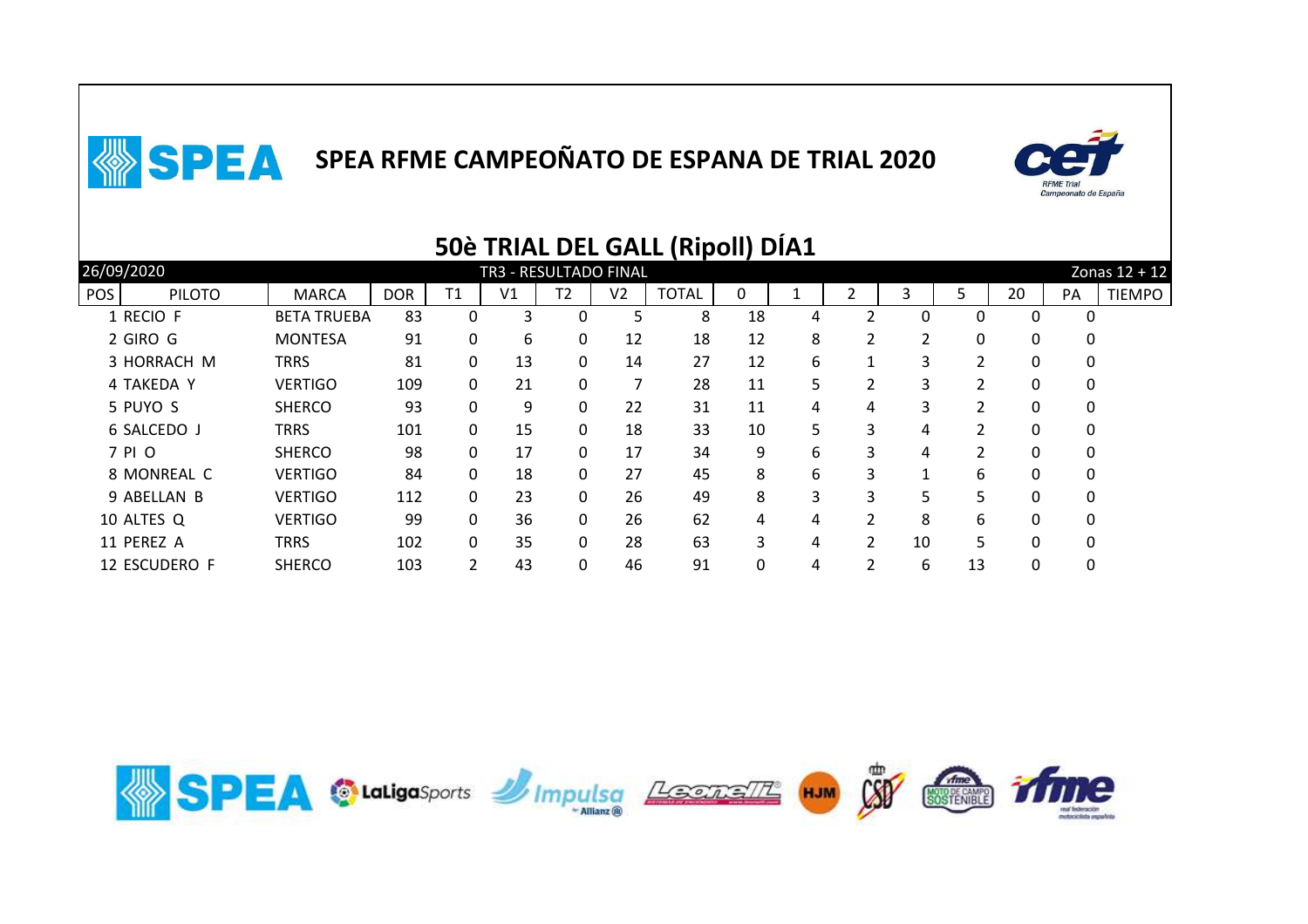

|            |               |                |     |                |    |                                |                | 50è TRIAL DEL GALL (Ripoll) DÍA1 |  |  |    |    |                 |
|------------|---------------|----------------|-----|----------------|----|--------------------------------|----------------|----------------------------------|--|--|----|----|-----------------|
|            | 26/09/2020    |                |     |                |    | FEMENINO TR1 - RESULTADO FINAL |                |                                  |  |  |    |    | Zonas $12 + 12$ |
| <b>POS</b> | <b>PILOTO</b> | <b>MARCA</b>   | DOR | T <sub>4</sub> | V1 | $T^{\prime}$                   | V <sub>2</sub> | <b>TOTAL</b>                     |  |  | 20 | PA | <b>TIEMPO</b>   |
|            | . ABELLAN B   | <b>VERTIGO</b> | 112 |                | 23 |                                | 26             | 49                               |  |  |    |    |                 |

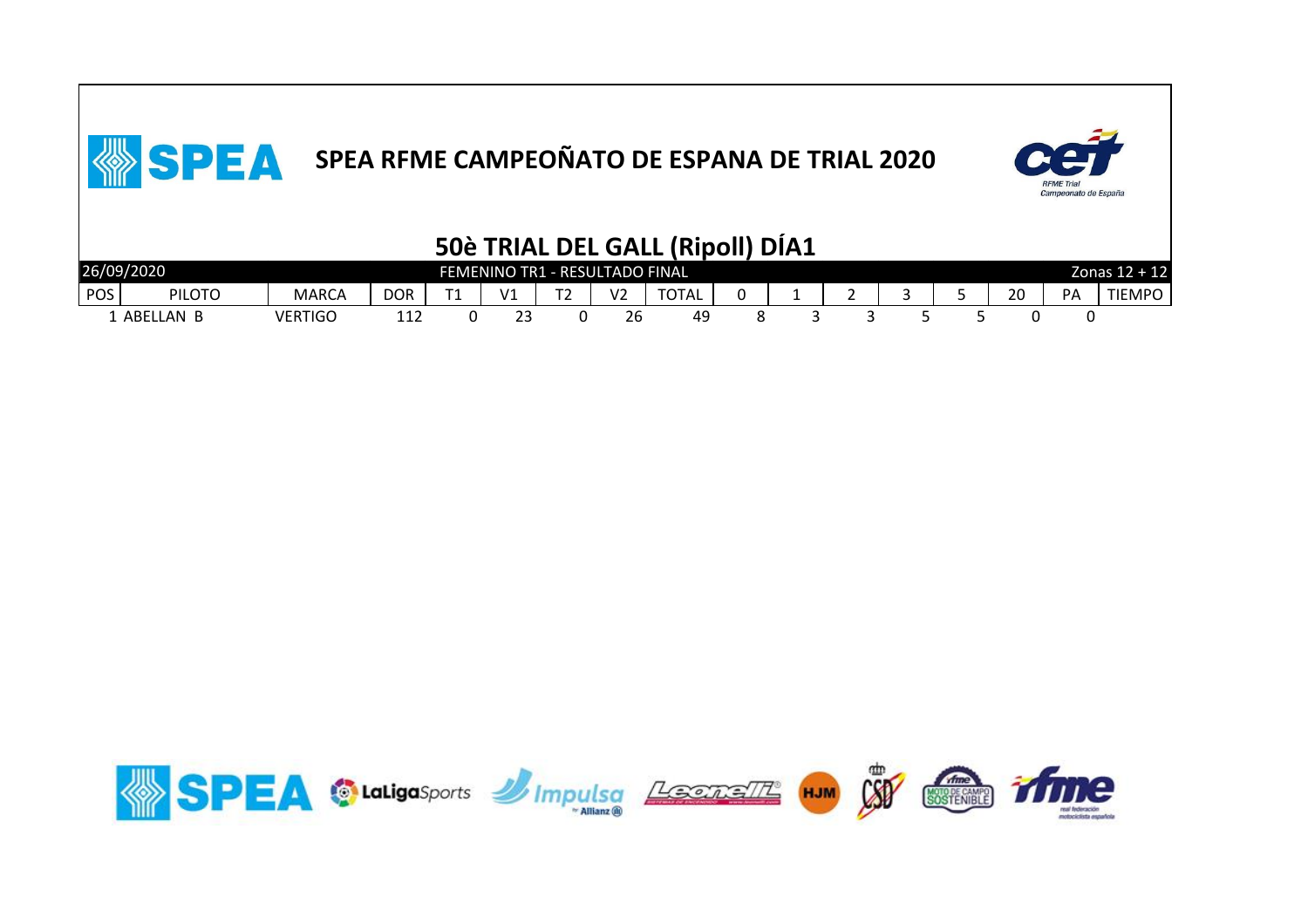

|                             |                    |            |    |                                 |    |    | JUC TIMAL DEL GALL MINOIT |    | PIAL |   |    |    |    |    |                 |
|-----------------------------|--------------------|------------|----|---------------------------------|----|----|---------------------------|----|------|---|----|----|----|----|-----------------|
| 26/09/2020                  |                    |            |    | <b>CADETE - RESULTADO FINAL</b> |    |    |                           |    |      |   |    |    |    |    | Zonas $10 + 10$ |
| <b>POS</b><br><b>PILOTO</b> | <b>MARCA</b>       | <b>DOR</b> | Τ1 | V1                              | T2 | V2 | <b>TOTAL</b>              | 0  |      |   |    | כ  | 20 | PA | <b>TIEMPO</b>   |
| 1 IGLESIAS J                | <b>GAS GAS</b>     | 134        |    | 10                              | 0  | 6  | 16                        | 12 | 4    |   |    |    |    | 0  |                 |
| 2 PIQUER M                  | <b>BETA TRUEBA</b> | 138        |    | 12                              | 0  | 4  | 16                        | 11 |      |   |    |    | 0  | 0  |                 |
| 3 FREIXA M                  | <b>GAS GAS</b>     | 151        |    | 14                              | 0  |    | 21                        | 9  |      |   | 4  |    | 0  | 0  |                 |
| 4 GABRIEL J                 | <b>BETA TRUEBA</b> | 144        | 0  | 16                              | 0  | 12 | 28                        | 6  |      | 4 |    |    | 0  | 0  |                 |
| 5 DOMINGUE L                | <b>GAS GAS</b>     | 160        | 0  | 28                              | 0  | 27 | 55                        |    |      |   | 8  | 5. | 0  | 0  |                 |
| 6 FONT J                    | <b>VERTIGO</b>     | 152        |    | 34                              | 0  | 22 | 56                        |    | 0    |   | 14 |    |    | 0  |                 |
| 7 CARVALHO P                | <b>VERTIGO</b>     | 156        |    | 33                              | 0  | 32 | 65                        | 4  | 0    |   | b  | q  | 0  | 0  |                 |
|                             |                    |            |    |                                 |    |    |                           |    |      |   |    |    |    |    |                 |

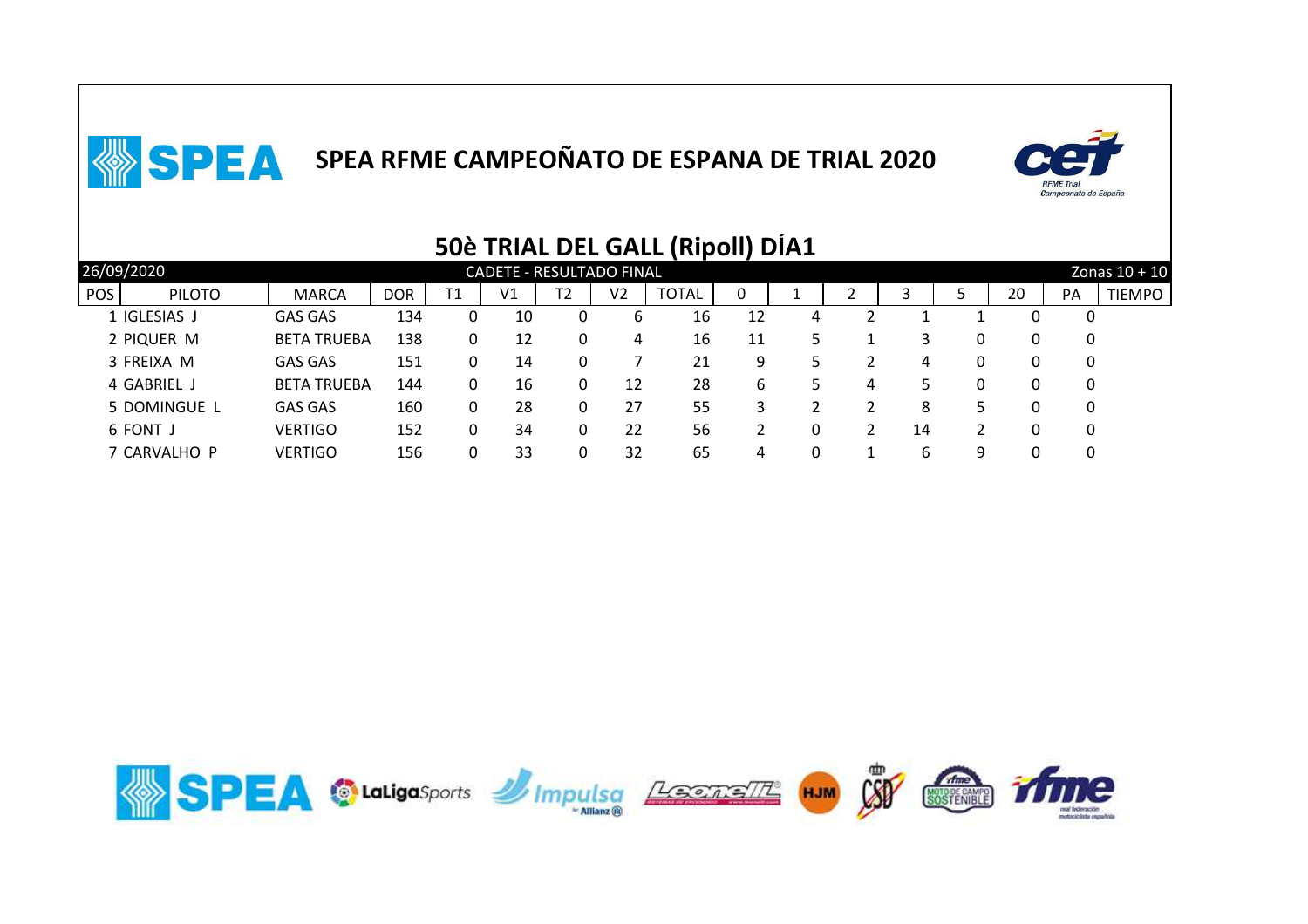

|     |               |                    |            |              |                                |                |                | SUE TNIAL DEL GALL (NIPOII) DIAI |    |                |         |    |    |    |          |                 |
|-----|---------------|--------------------|------------|--------------|--------------------------------|----------------|----------------|----------------------------------|----|----------------|---------|----|----|----|----------|-----------------|
|     | 26/09/2020    |                    |            |              | CADETE 125CC - RESULTADO FINAL |                |                |                                  |    |                |         |    |    |    |          | Zonas $10 + 10$ |
| POS | <b>PILOTO</b> | <b>MARCA</b>       | <b>DOR</b> | Τ1           | V1                             | T <sub>2</sub> | V <sub>2</sub> | <b>TOTAL</b>                     | 0  |                |         | 3. | 5  | 20 | PA       | <b>TIEMPO</b>   |
|     | 1 BARRERA H   | <b>SHERCO</b>      | 136        | $\mathbf{0}$ | 10                             | 0              | 2              | 12                               | 13 | 4              |         |    |    | 0  | $\Omega$ |                 |
|     | 2 PUCHADES A  | <b>TRRS</b>        | 128        | 0            | 14                             | $\mathbf{0}$   | 6              | 20                               | 8  | 7              | 4       | 0  |    | 0  | 0        |                 |
|     | 3 CATURLA M   | <b>VERTIGO</b>     | 126        | 0            | 17                             | $\mathbf{0}$   | 10             | 27                               | 6  | 5              | 5       | 4  | 0  | 0  | 0        |                 |
|     | 4 PONS K      | <b>VERTIGO</b>     | 135        | $\mathbf{0}$ | 20                             | $\mathbf{0}$   | 9              | 29                               |    | 6              | 0       | 6  | 1  | 0  | 0        |                 |
|     | 5 RIERA N     | <b>TRRS</b>        | 149        | 0            | 16                             | 0              | 13             | 29                               | 6  | 5              | 5       | 3  |    | 0  | 0        |                 |
|     | 6 VILLALBA A  | <b>BETA TRUEBA</b> | 157        | 0            | 19                             | $\mathbf{0}$   | 17             | 36                               | 6  |                | 6       |    | 4  | 0  | 0        |                 |
|     | 7 VENDRELL B  | <b>BETA TRUEBA</b> | 159        | 0            | 20                             | $\mathbf{0}$   | 36             | 56                               |    | 4              | 3       | ⇁  | 5. | 0  | 0        |                 |
|     | 8 PEREZ J     | <b>TRRS</b>        | 132        | 0            | 30                             | $\mathbf{0}$   | 26             | 56                               |    | 3              | 1<br>Ŧ. | 12 | 3  | 0  | 0        |                 |
|     | 9 CARDONA M   | <b>SHERCO</b>      | 131        | $\Omega$     | 32                             | $\mathbf{0}$   | 24             | 56                               |    |                | 5       | 10 | 3  | 0  | 0        |                 |
|     | 10 GARCIA J   | <b>GAS GAS</b>     | 145        | 0            | 28                             | $\mathbf{0}$   | 30             | 58                               |    |                | 3       |    | 6  | 0  | 0        |                 |
|     | 11 REDONDO J  | <b>SHERCO</b>      | 153        | $\Omega$     | 31                             | $\mathbf{0}$   | 28             | 59                               | 3  | 2              | 0       | 9  | 6  | 0  | 0        |                 |
|     | 12 MORENO P   | <b>BETA TRUEBA</b> | 146        | $\Omega$     | 30                             | $\mathbf{0}$   | 30             | 60                               |    | $\mathfrak{p}$ | 3       | 9  | 5  | 0  | 0        |                 |
|     | 13 CLARASO P  | <b>SHERCO</b>      | 130        | 0            | 32                             | 0              | 38             | 70                               | 0  |                | 2       | 10 |    | 0  | 0        |                 |
|     |               |                    |            |              |                                |                |                |                                  |    |                |         |    |    |    |          |                 |

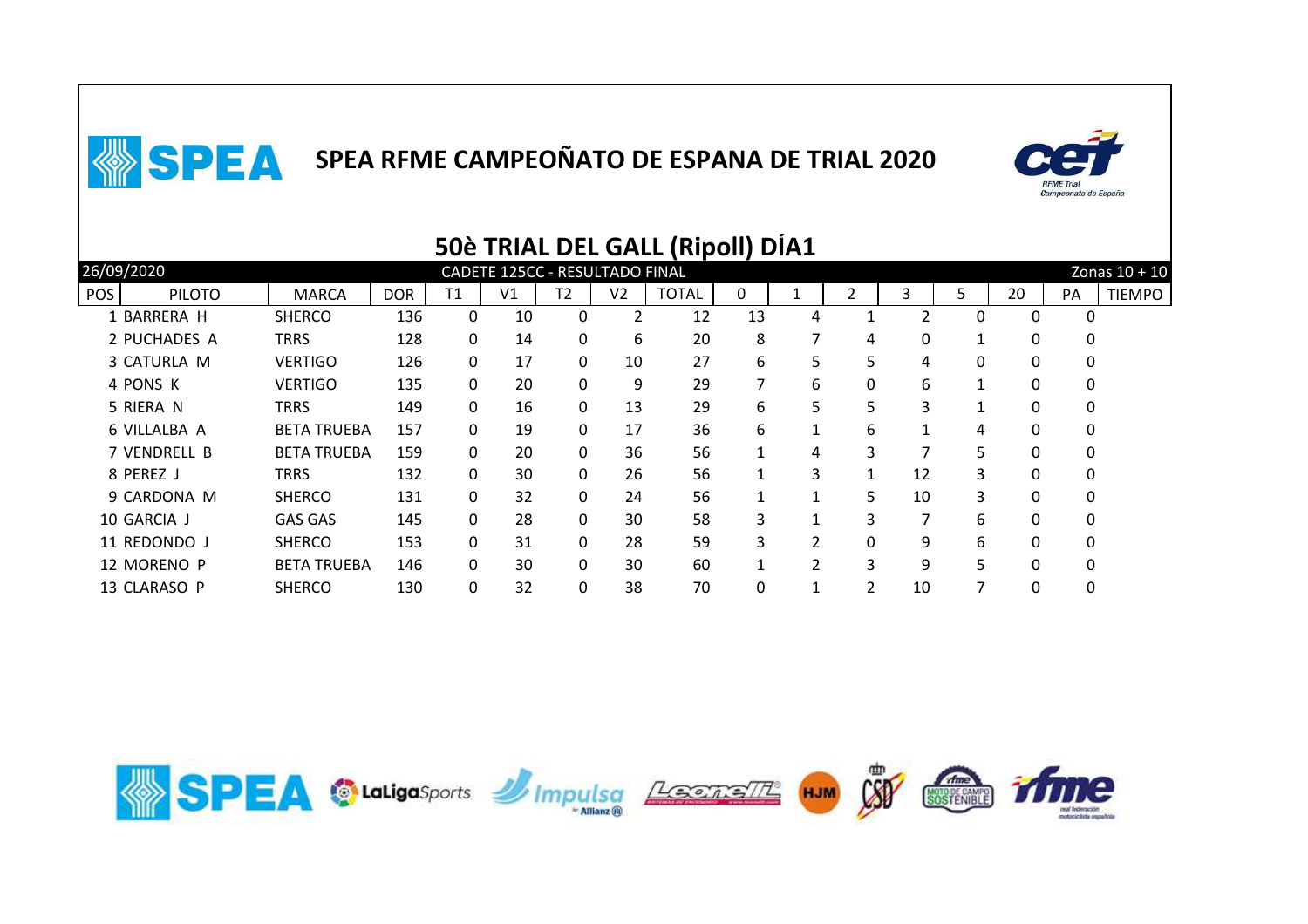

|            |                      |                    |            |              |                |                       |                | <b>50è TRIAL DEL GALL (Ripoll) DIA1</b> |    |                |                |              |                |    |    |               |
|------------|----------------------|--------------------|------------|--------------|----------------|-----------------------|----------------|-----------------------------------------|----|----------------|----------------|--------------|----------------|----|----|---------------|
|            | 26/09/2020           |                    |            |              |                | TR4 - RESULTADO FINAL |                |                                         |    |                |                |              |                |    |    | Zonas 10 + 10 |
| <b>POS</b> | <b>PILOTO</b>        | <b>MARCA</b>       | <b>DOR</b> | T1           | V <sub>1</sub> | T <sub>2</sub>        | V <sub>2</sub> | <b>TOTAL</b>                            | 0  | $\mathbf{1}$   | $\overline{2}$ | 3            | 5              | 20 | PA | <b>TIEMPO</b> |
|            | 1 JUAN M             | <b>BETA TRUEBA</b> | 174        | 0            | 3              | $\mathbf 0$           | $\mathbf 0$    | 3                                       | 18 | $\mathbf{1}$   | $\mathbf{1}$   | 0            | 0              | 0  | 0  |               |
|            | 2 SANJUAN J          | <b>SHERCO</b>      | 213        | 0            | $\overline{2}$ | 0                     | 3              | 5                                       | 16 | 3              | 1              | 0            | 0              | 0  | 0  |               |
|            | 3 ALBEJANO A         | <b>TRRS</b>        | 167        | 0            | 2              | 0                     | 3              | 5.                                      | 15 | 5              | 0              | 0            | 0              | 0  | 0  |               |
|            | 4 GAIRIN H           | <b>SHERCO</b>      | 163        | $\Omega$     | 3              | 0                     | 3              | 6                                       | 15 | 4              | 1              | 0            | 0              | 0  | 0  |               |
|            | 5 ALCARAZ R          | <b>SHERCO</b>      | 185        | $\Omega$     | 7              | 0                     | 2              | 9                                       | 12 |                | 1              | 0            | 0              | 0  | 0  |               |
|            | <b>6 SEGURA J</b>    | <b>GAS GAS</b>     | 165        | 0            | 9              | 0                     | 6              | 15                                      | 13 | 2              | 2              | 3            | 0              | 0  | 0  |               |
|            | 7 RAFOLS A           | <b>GAS GAS</b>     | 210        | 0            | 9              | 0                     | 8              | 17                                      | 10 | 6              | 3              | 0            | 1              | 0  | 0  |               |
|            | 8 RICART J           | <b>TRRS</b>        | 214        | 0            | $\overline{7}$ | 0                     | 13             | 20                                      | 12 | 3              | $\overline{2}$ | $\mathbf{1}$ | $\overline{2}$ | 0  | 0  |               |
|            | 9 NOGUE I            | <b>MONTESA</b>     | 186        | $\mathbf{0}$ | 10             | 0                     | 10             | 20                                      | 7  | 9              | $\mathbf{1}$   | 3            | 0              | 0  | 0  |               |
|            | 10 MORET M           | <b>GAS GAS</b>     | 178        | 0            | 12             | 0                     | 10             | 22                                      | 9  | 6              | 1              | 3            | 1              | 0  | 0  |               |
|            | 11 TERRICAB M        | <b>VERTIGO</b>     | 220        | 0            | 12             | 0                     | 10             | 22                                      | 8  | 6              | 4              | 1            | 1              | 0  | 0  |               |
|            | 12 BERMEJO A         | <b>BETA TRUEBA</b> | 181        | 0            | 13             | $\Omega$              | 10             | 23                                      | 9  | 6              | 0              | 4            | 1              | 0  | 0  |               |
|            | 13 CISTERO J         | <b>MONTESA</b>     | 217        | $\Omega$     | 17             | 0                     | 8              | 25                                      | 9  | 6              | 0              | 3            | 2              | 0  | 0  |               |
|            | 14 GARCIA R          | <b>GAS GAS</b>     | 164        | 0            | 15             | 0                     | 13             | 28                                      | 8  | 2              | 6              | 3            | $\mathbf{1}$   | 0  | 0  |               |
|            | 15 BAUTISTA R        | <b>SHERCO</b>      | 216        | 0            | 11             | 0                     | 19             | 30                                      | 7  | 5              | 1              | 6            | 1              | 0  | 0  |               |
|            | 16 CAPDEVIL R        | <b>SHERCO</b>      | 199        | $\mathbf{0}$ | 20             | 0                     | 15             | 35                                      | 5  | 3              | 4              | 8            | 0              | 0  | 0  |               |
|            | 17 SOLER T           | <b>TRRS</b>        | 219        | $\mathbf{0}$ | 17             | 0                     | 21             | 38                                      | 4  | 4              | 4              | 7            | $\mathbf{1}$   | 0  | 0  |               |
|            | <b>18 TERRICAB R</b> | <b>MONTESA</b>     | 212        | 0            | 22             | 0                     | 19             | 41                                      | 3  | 5              | 2              | 9            | 1              | 0  | 0  |               |
|            | 19 ACHE P            | <b>TRRS</b>        | 211        | 0            | 26             | 0                     | 17             | 43                                      | 4  | 3              | 3              | 8            | 2              | 0  | 0  |               |
|            | 20 MARTIN A          | <b>TRRS</b>        | 198        | $\Omega$     | 18             | 0                     | 26             | 44                                      | 4  | $\overline{2}$ | 4              | 8            | 2              | 0  | 0  |               |
|            | 21 OLIVERAS A        | <b>TRRSXXX</b>     | 168        | 0            | 24             | 0                     | 20             | 44                                      | 3  | 4              | 3              | 8            | $\overline{2}$ | 0  | 0  |               |
|            | 22 GALOBART A        | <b>GAS GAS</b>     | 190        | 0            | 25             | 0                     | 23             | 48                                      | 1  | 6              | 1              | 10           | $\overline{2}$ | 0  | 0  |               |
|            | 23 BERMEJO M         | <b>SHERCO</b>      | 187        | 0            | 27             | 0                     | 26             | 53                                      | 1  | 3              | 2              | 12           | $\overline{2}$ | 0  | 0  |               |
|            |                      |                    |            |              |                |                       |                |                                         |    |                |                |              |                |    |    |               |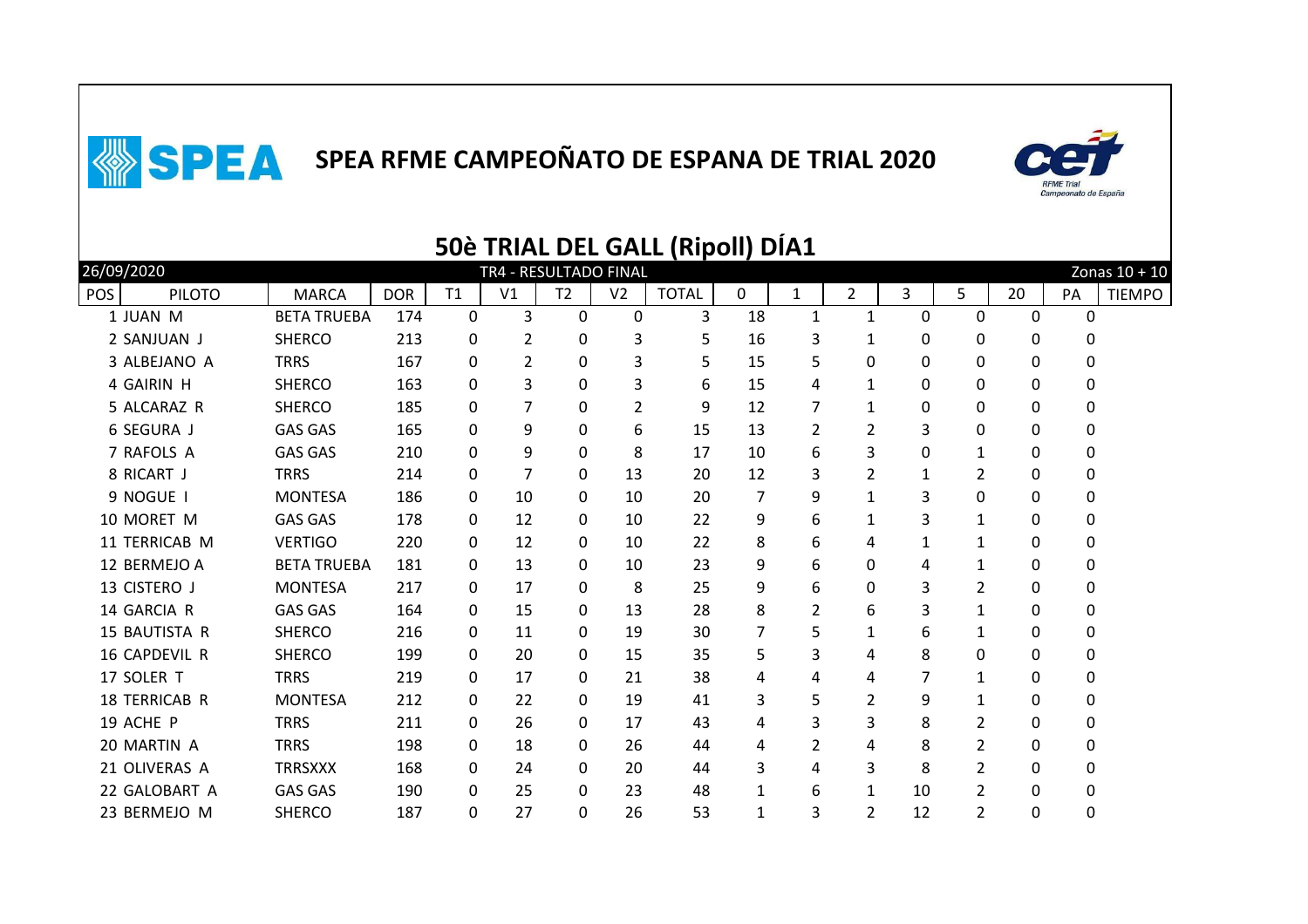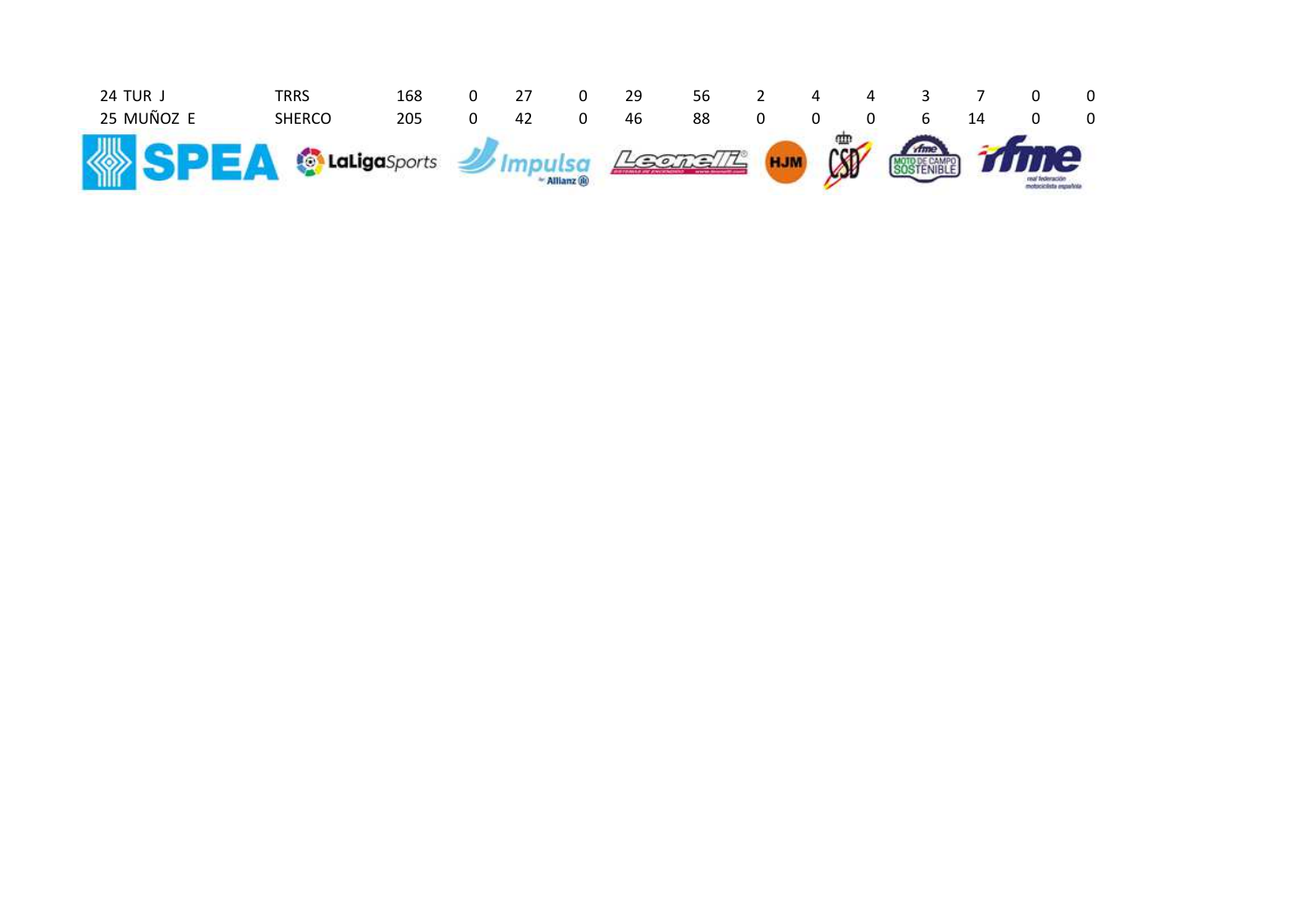

|                             |                |            |    |                             |                |                | ,,,,,,,,,    |    | ---- |   |    |   |    |    |                 |
|-----------------------------|----------------|------------|----|-----------------------------|----------------|----------------|--------------|----|------|---|----|---|----|----|-----------------|
| 26/09/2020                  |                |            |    | JUVENIL A - RESULTADO FINAL |                |                |              |    |      |   |    |   |    |    | Zonas $10 + 10$ |
| <b>POS</b><br><b>PILOTO</b> | <b>MARCA</b>   | <b>DOR</b> | Τ1 | V1                          | T <sub>2</sub> | V <sub>2</sub> | <b>TOTAL</b> | 0  |      |   |    |   | 20 | PA | <b>TIEMPO</b>   |
| 1 NEO X                     | <b>GAS GAS</b> | 235        |    |                             |                |                | 14           | 11 | 6    |   |    |   |    |    |                 |
| 2 COMBARRO M                | <b>GAS GAS</b> | 244        | 0  | 16                          | 0              | 9              | 25           |    |      | 4 | 4  |   |    | 0  |                 |
| 3 ALARCON M                 | <b>SHERCO</b>  | 242        |    | 20                          | 0              | 6              | 26           | 11 |      |   | 4  |   |    | 0  |                 |
| 4 MEDIÑA A                  | <b>TRRS</b>    | 247        |    | 22                          | 0              | 15             | 37           |    | b    |   | 4  |   |    | 0  |                 |
| 5 CRISTINA V                | <b>GAS GAS</b> | 246        |    | 25                          | 0              | 14             | 39           | 4  | 4    |   | 8  |   |    |    |                 |
| 6 ESCOFET M                 | TRRS           | 245        |    | 31                          | 0              | 28             | 59           |    |      | 4 | 10 | 4 |    |    |                 |
| 7 LLAMAS A                  | TRRS           | 248        |    | 34                          | 0              | 31             | 65           |    |      |   | 6  | 8 |    |    |                 |
|                             |                |            |    |                             |                |                |              |    |      |   |    |   |    |    |                 |

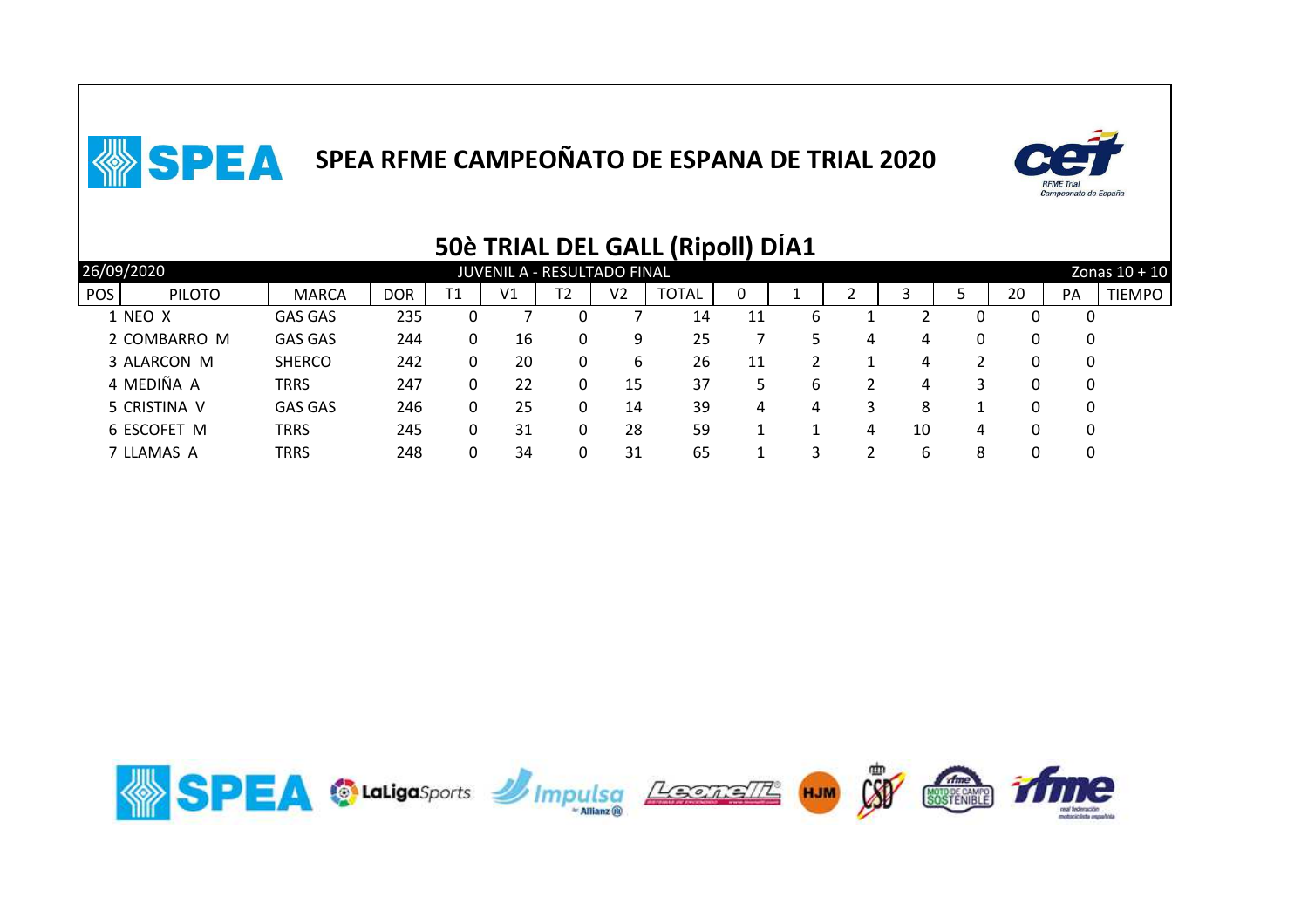

|            |               |                    |            |    |                                |                |                | ----<br>. <i>.</i> |   |   |   |    |    |    |          |                 |
|------------|---------------|--------------------|------------|----|--------------------------------|----------------|----------------|--------------------|---|---|---|----|----|----|----------|-----------------|
|            | 26/09/2020    |                    |            |    | FEMENINO TR2 - RESULTADO FINAL |                |                |                    |   |   |   |    |    |    |          | Zonas $10 + 10$ |
| <b>POS</b> | <b>PILOTO</b> | <b>MARCA</b>       | <b>DOR</b> | Τ1 | V <sub>1</sub>                 | T <sub>2</sub> | V <sub>2</sub> | <b>TOTAL</b>       | 0 |   |   |    |    | 20 | PA       | <b>TIEMPO</b>   |
|            | 1 PI L        | <b>SHERCO</b>      | 223        |    | 27                             | 0              | 14             | 41                 |   | 4 | 4 | 8  |    |    |          |                 |
|            | 2 PEY I       | <b>BETA TRUEBA</b> | 222        |    | 27                             | 0              | 17             | 44                 |   |   |   |    |    |    | 0        |                 |
|            | 3 TASIAS M    | <b>GAS GAS</b>     | 224        |    | 31                             | 0              | 18             | 49                 |   | 4 |   | 11 |    |    | $\Omega$ |                 |
|            | 4 VIEIRA R    | TRRS               | 228        | 0  | 30                             | 0              | 22             | 52                 |   |   |   | 9  | 4  |    | $\Omega$ |                 |
|            | 5 RODRIGUE L  | <b>VERTIGO</b>     | 225        |    | 28                             | 0              | 27             | 55                 |   |   | 4 | 12 |    |    | 0        |                 |
|            | 6 VALENTE L   | <b>GAS GAS</b>     | 227        |    | 42                             |                | 42             | 84                 |   |   |   | 8  | 12 |    |          |                 |
|            |               |                    |            |    |                                |                |                |                    |   |   |   |    |    |    |          |                 |

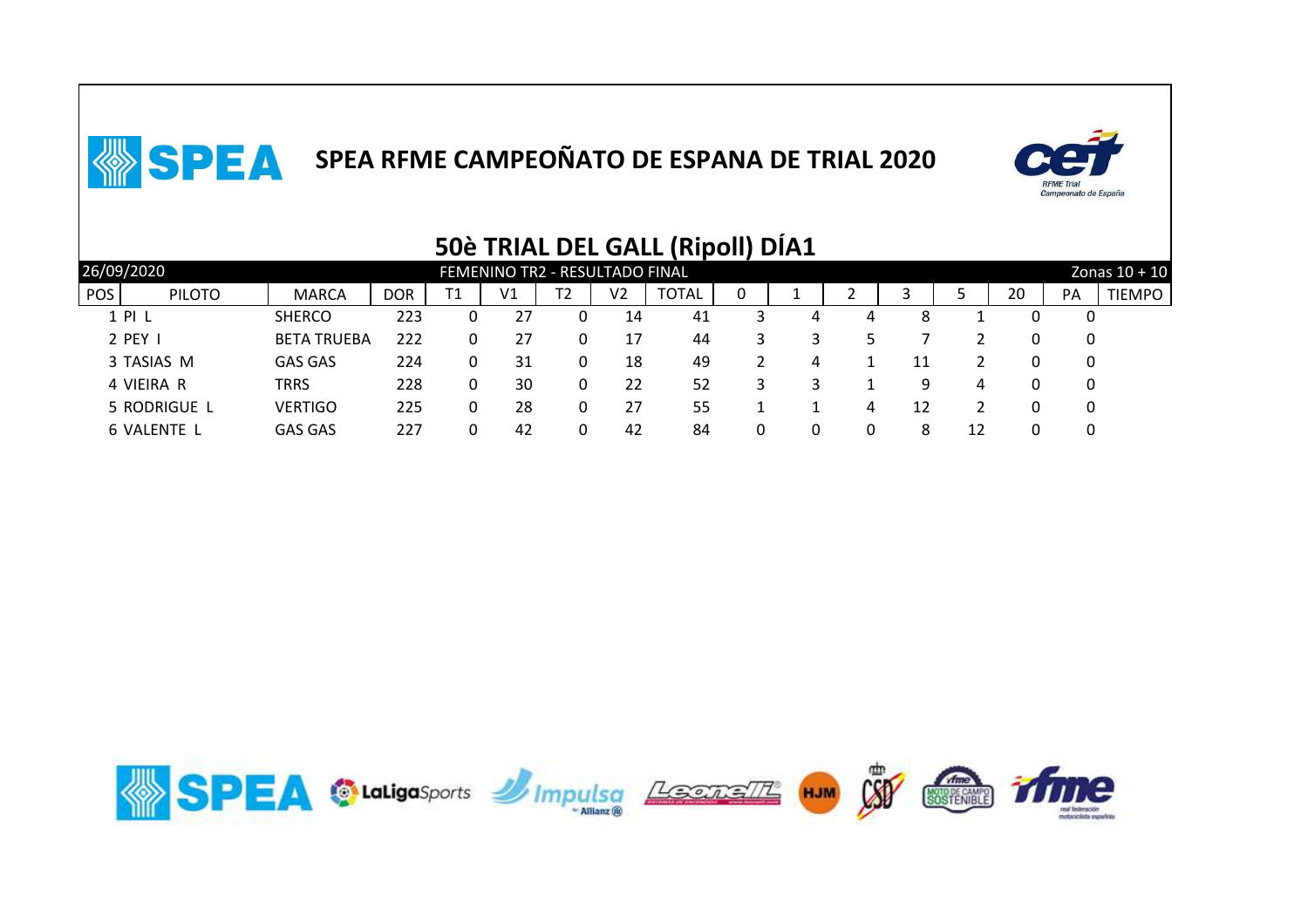

|                             |                  |            |    |                                   |              |                | <b>SUE TRIAL DEL GALL (RIDOII) DIAT</b> |    |    |                |   |                |    |          |                 |
|-----------------------------|------------------|------------|----|-----------------------------------|--------------|----------------|-----------------------------------------|----|----|----------------|---|----------------|----|----------|-----------------|
| 26/09/2020                  |                  |            |    | <b>VETERANO - RESULTADO FINAL</b> |              |                |                                         |    |    |                |   |                |    |          | Zonas $10 + 10$ |
| <b>POS</b><br><b>PILOTO</b> | <b>MARCA</b>     | <b>DOR</b> | T1 | V1                                | T2           | V <sub>2</sub> | <b>TOTAL</b>                            | 0  |    |                | 3 | 5              | 20 | PA       | <b>TIEMPO</b>   |
| 1 SERRA S                   | TRRS             | 285        | 0  | 3                                 | 0            | 4              |                                         | 16 | 2  |                |   | $\Omega$       | 0  | 0        |                 |
| 2 CASAS C                   | <b>VERTIGO</b>   | 268        | 0  | 10                                | 0            | $\overline{2}$ | 12                                      | 13 | 5  |                | 0 |                | 0  | 0        |                 |
| 3 ALVAREZ E                 | <b>TRRS</b>      | 259        | 0  | 10                                | 0            | 4              | 14                                      | 11 | 4  | 5.             | 0 | 0              | 0  | 0        |                 |
| 4 PLANELLA S                | <b>VERTIGO</b>   | 277        | 0  | 8                                 | $\mathbf{0}$ | 8              | 16                                      | 10 | 5  | 4              | 1 | 0              | 0  | 0        |                 |
| 5 ALVES R                   | <b>TRRS</b>      | 251        | 0  | 8                                 | 0            | 13             | 21                                      | 8  | 9  | 1              | 0 | 2              | 0  | 0        |                 |
| 6 PRAT J                    | <b>SIN MARCA</b> | 271        | 0  | 8                                 | $\mathbf{0}$ | 13             | 21                                      |    | 6  | 6              |   | $\Omega$       | 0  | 0        |                 |
| 7 PANIZO M                  | <b>GAS GAS</b>   | 261        | 0  | 14                                | 0            | 11             | 25                                      | 5. | 11 | 2              | 0 | $\overline{2}$ | 0  | 0        |                 |
| 8 GAGO E                    | <b>BETA</b>      | 280        | 0  | 23                                | 0            | 11             | 34                                      | 6  | 4  | 4              | 4 | 2              | 0  | 0        |                 |
| 9 FERNANDE S                | <b>VERTIGO</b>   | 282        | 0  | 15                                | $\mathbf{0}$ | 20             | 35                                      | 4  | 9  | 1              | 3 | 3              | 0  | $\Omega$ |                 |
| 10 FILGUEIR J               | <b>VERTIGO</b>   | 255        | 0  | 25                                | 0            | 12             | 37                                      | 3. | 7  | 2              | 7 |                | 0  | 0        |                 |
| 11 CLARASO A                | <b>GAS GAS</b>   | 283        | 0  | 17                                | $\mathbf{0}$ | 22             | 39                                      | 5. | 4  | $\mathfrak{p}$ |   | $\mathcal{P}$  | 0  | 0        |                 |
| 12 GALBANY L                | <b>TRRSXXX</b>   | 285        | 0  | 17                                | $\mathbf{0}$ | 24             | 41                                      | 3  | 6  | 1              | 6 | 3              | 0  | $\Omega$ |                 |
| 13 CUSO C                   | <b>SIN MARCA</b> | 278        | 0  | 36                                | 0            | 28             | 64                                      |    | 1  | 3              | 9 | 6              | 0  | 0        |                 |
|                             |                  |            |    |                                   |              |                |                                         |    |    |                |   |                |    |          |                 |

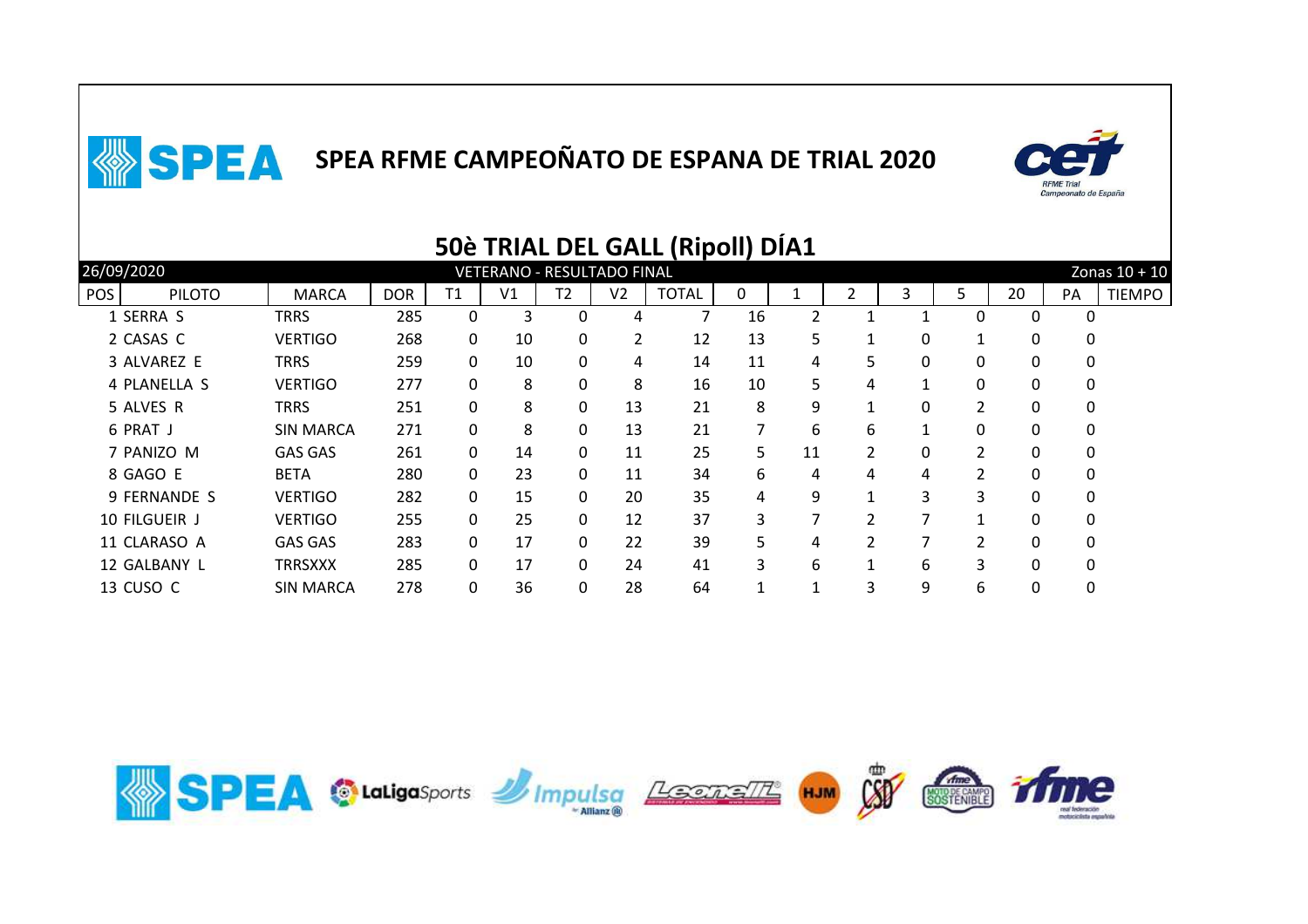

|            |               |              |     |                           |   |    | 50è TRIAL DEL GALL (Ripoll) DIA1 |    |  |  |    |    |                 |
|------------|---------------|--------------|-----|---------------------------|---|----|----------------------------------|----|--|--|----|----|-----------------|
| 26/09/2020 |               |              |     | E-TRIAL - RESULTADO FINAL |   |    |                                  |    |  |  |    |    | Zonas $10 + 10$ |
| POS        | <b>PILOTO</b> | <b>MARCA</b> | DOR | V1                        | ▵ | V2 | <b>TOTAL</b>                     |    |  |  | 20 | PA | TIEMPO          |
|            | 1 SOLE        | SOREV        | 296 |                           |   |    | ∸                                | כו |  |  |    |    |                 |

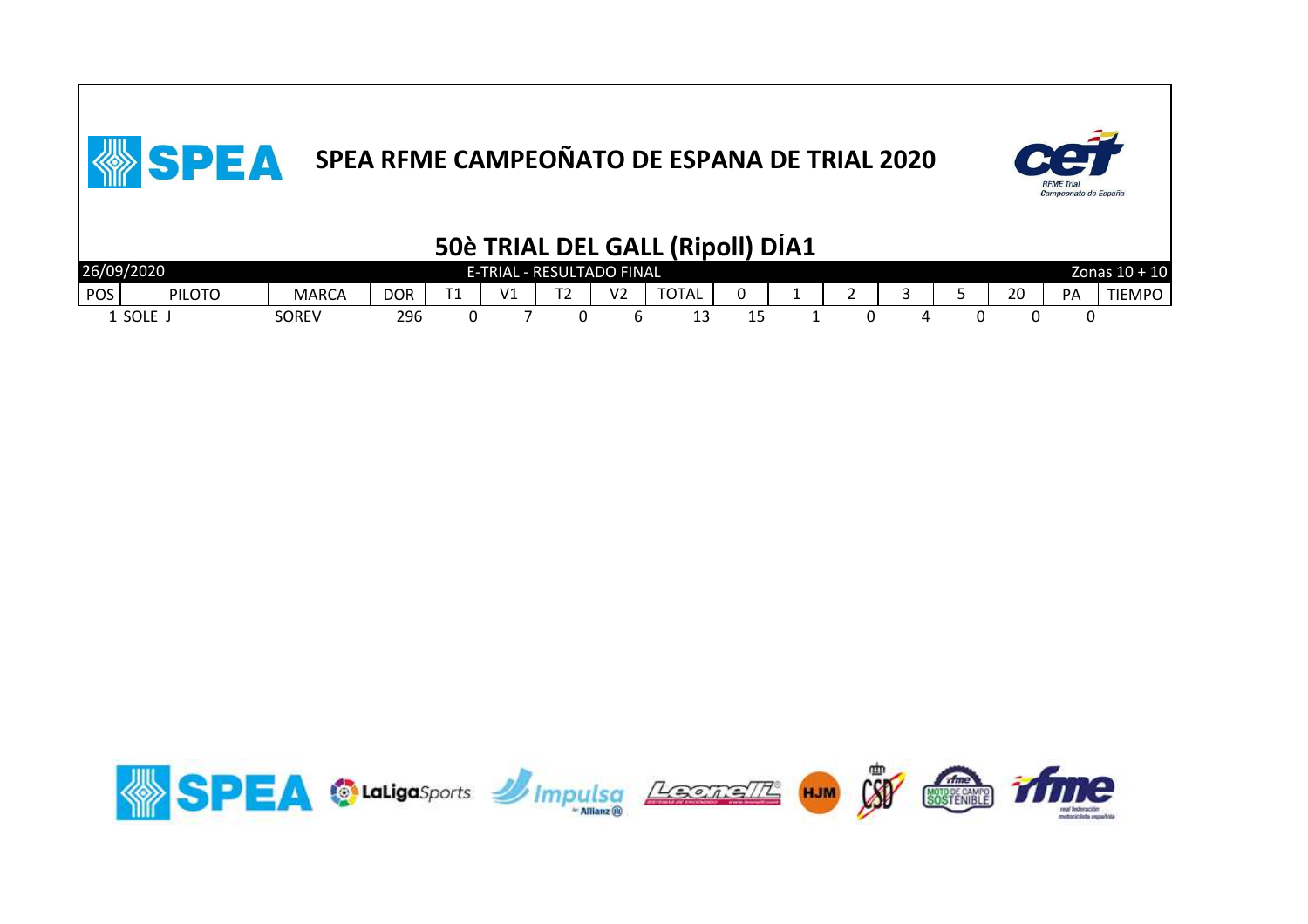

|                             |                    |                                |    |                |    |     | 995 THURE PEE 97 IEE (TURVIL) |   | ---- |                 |    |    |    |    |               |  |  |
|-----------------------------|--------------------|--------------------------------|----|----------------|----|-----|-------------------------------|---|------|-----------------|----|----|----|----|---------------|--|--|
| 26/09/2020                  |                    | FEMENINO TR3 - RESULTADO FINAL |    |                |    |     |                               |   |      | Zonas $10 + 10$ |    |    |    |    |               |  |  |
| <b>POS</b><br><b>PILOTO</b> | <b>MARCA</b>       | <b>DOR</b>                     | Τ1 | V <sub>1</sub> | Т2 | V2  | <b>TOTAL</b>                  | 0 |      |                 |    |    | 20 | PA | <b>TIEMPO</b> |  |  |
| 1 AFONSO M                  | <b>SHERCO</b>      | 336                            |    | 22             |    | 17  | 39                            | 4 |      |                 | q  |    |    |    |               |  |  |
| 2 GOMEZ L                   | <b>GAS GAS</b>     | 340                            |    | 28             | 0  | 26  | 54                            |   |      |                 | 14 |    |    | 0  |               |  |  |
| 3 HERNANDO D                | <b>BETA TRUEBA</b> | 339                            |    | 29             | 0  | 27  | 56                            |   |      |                 | 10 | 4  |    | 0  |               |  |  |
| 4 PORFIRIO S                | <b>SHERCO</b>      | 337                            |    | 30             | 0  | 29  | 59                            |   |      | 5.              | 11 |    |    | 0  |               |  |  |
| 5 NUÑEZ A                   | <b>SHERCO</b>      | 333                            |    | 45             | 0  | 40  | 85                            |   |      | 0               | 8  | 10 |    | 0  |               |  |  |
| 6 FONT M                    | <b>SHERCO</b>      | 334                            |    | 49             | 0  | 44  | 93                            |   |      | 0               | 6  | 13 |    |    |               |  |  |
| 7 LLADO A                   | <b>SHERCOXXX</b>   | 337                            |    | 76             | 0  | 100 | 176                           |   |      | -0              |    |    |    |    |               |  |  |
|                             |                    |                                |    |                |    |     |                               |   |      |                 |    |    |    |    |               |  |  |